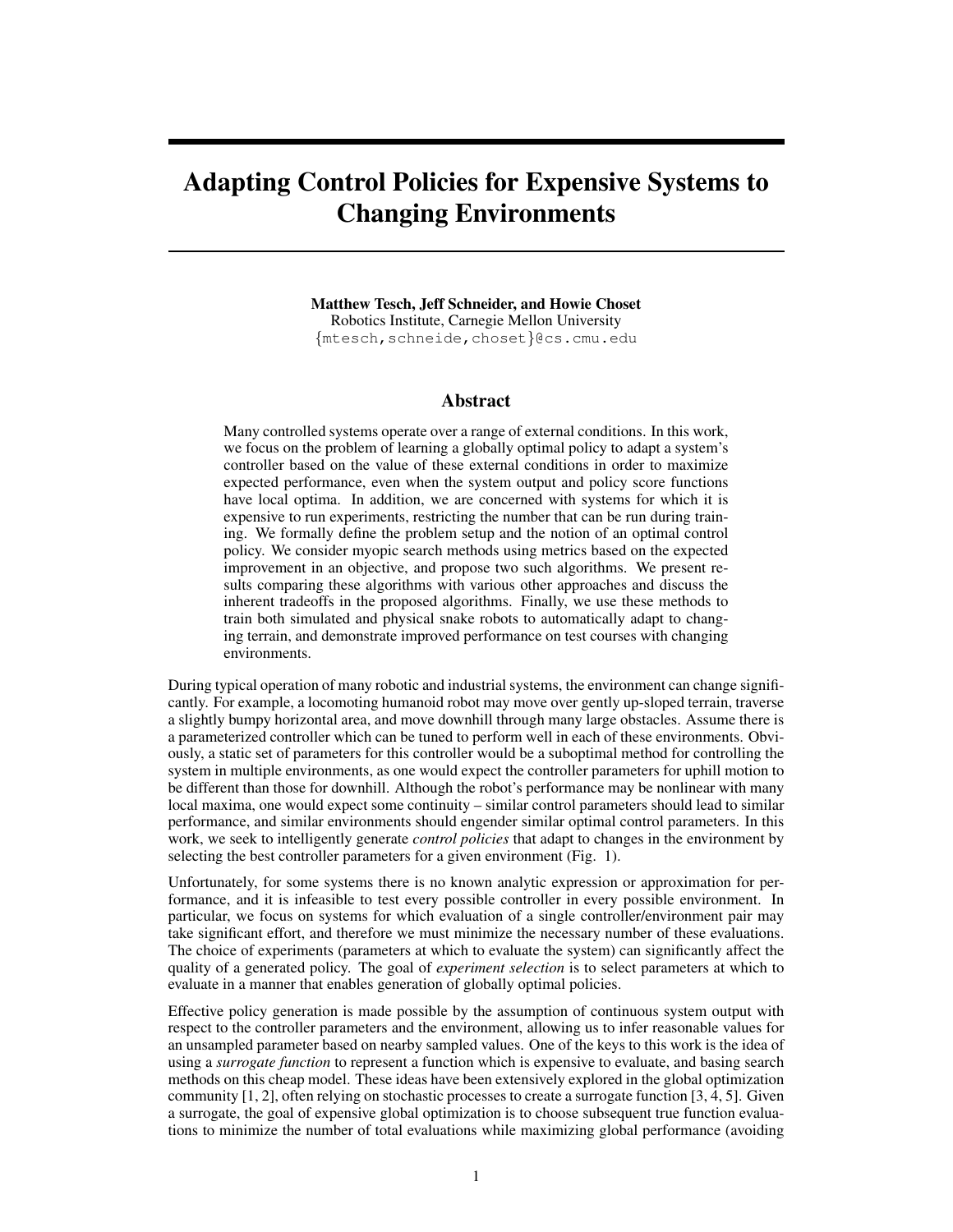

Figure 1: We are interested in problems for which the optimal control parameter changes significantly depending on the environmental conditions. Ideally similar environment/control combinations lead to similar system output; we therefore assume this function is continuous, although these methods can still operate with some discontinuities. Here we show an example  $f$  for one dimensional environment and control spaces. The resulting policy tends to be piecewise continuous; it is shown below the function and its performance is projected to the left. Good policies can be estimated from a low-cost model of the true expensive system output, requiring only a handful of carefully chosen points. An optimal policy is illustrated in (a), presenting the best control parameter for every environment parameter. Note that the policy shown in (b), which also maps to a control parameter that maximizes f at  $x_e = 1$ , results in a significantly lower overall score because of its poorer choices in other regions of the environment space.

local maxima). In cases where the function evaluations are costly (hours to days), computational requirements are not a significant issue; careful choice of the sample is more important.

A number of heuristics and statistical methods have been derived to use information from the surrogate function to choose this sample location ([2] provides a survey of many existing methods). These metrics include the upper confidence bound of the predicted function [6, 7], the probability of improvement [8, 9], and the expected improvement [10, 11]. This last quantity has been shown to effectively trade off exploration of the parameter space and exploitation of the known good areas without requiring algorithm parameters to be carefully tuned.

However, none of these methods are directly applicable to the addition of environment parameters. In contrast, our algorithms explicitly account for these parameters through a metric based on myopic expected improvement, and evaluated on a learned surrogate function. Perhaps the most relevant related work is that done in the field of robust controller selection [12, 13]; this work also explicitly breaks the parameter space into control and environment subspaces, but seeks to find a *robust* controller, rather than an *adaptive* controller.

To formalize this problem, we define the notions of a *control policy*  $\gamma: X_e \to X_c$  and the *score*  $S(\gamma)$  of that policy. A control policy is a mapping from the environment parameter space  $X_e$  to the control parameter space  $X_c$ ; its score is the expected performance of that policy over  $X_c$ :

$$
S(\gamma) = \int_{X_e} \omega(x_e) f(x_e, \gamma(x_e)) dx_e
$$
 (1)

Here  $\omega$  is an optional probability distribution over environments, and  $f: X_e \times X_c \to \mathbb{R}$  is the system output. The optimal policy  $\gamma^*$  is defined as argmax  $\mathcal{S}(\gamma)$ . These ideas are illustrated in Fig. 1(a);  $\gamma^*$  is shown projected onto the control-environment plane, and  $\mathcal{S}(\gamma^*)$  is visualized on the system output-environment plane; Fig. 1(b) shows a suboptimal policy.

The goal of this work is to find the highest scoring policy  $\gamma$  after a number of system output evaluations. In other words, the quantity of interest is not a single point, but a mapping from environment to control parameters. We break this problem into two subproblems:

- 1. Policy Generation: Given n evaluations of f, choose the best estimate for  $\gamma^*$ .
- 2. **Experiment Selection:** Choose the sequence of points  $X = \{x^1, x^2, \dots x^n\}, x^i \in X_e \times \mathbb{R}$  $X_c$ , where the choice of  $x^{k+1}$  is informed by  $\{f(x^i) \mid i \leq k\}$ , which maximizes the score of the policy produced by the chosen policy generation algorithm.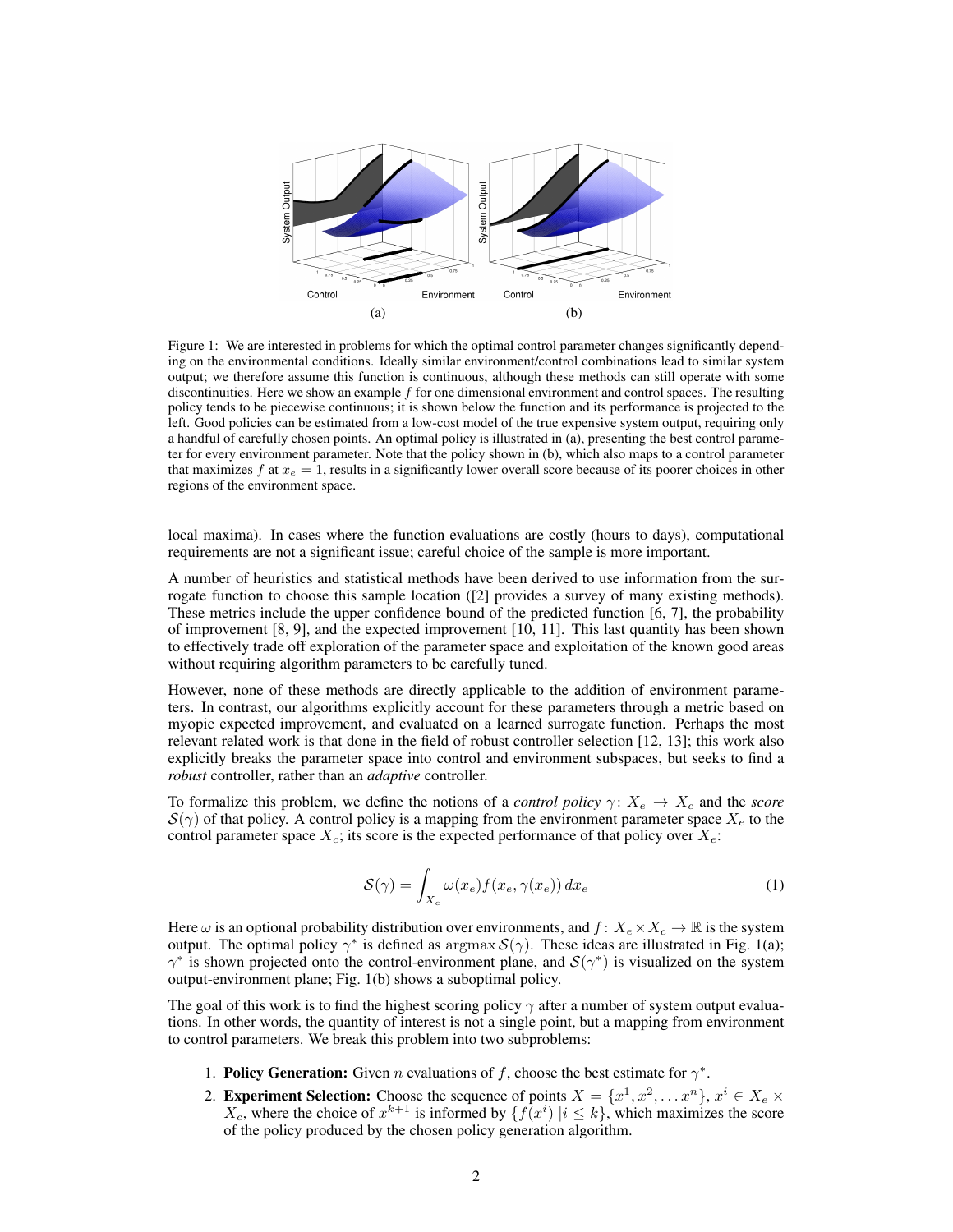

Figure 2: (a) A surrogate for f; the color represents the confidence (dark = high, light = low). (b) The value of a potential experiment using expected improvement. The expected improvement metric biases point selection towards environments with high values of  $f$ . (c) The value of a potential experiment using expected improvement over the best predicted system output value for that environment. This reduces this bias toward easy environments and more directly optimizes the policy score. (d) The estimated policy score improvement as a result of sampling each point. This selection criterion is computationally intensive, but results in better performance than (c).

#### Proposed Methods

One of the difficulties in solving this problem lies in the fact that the true objective function we are maximizing during policy generation is  $S$ . Unfortunately, as evaluating the score of a single policy involves an integral of evaluations of the expensive f, it is impossible to calculate  $S(\gamma)$  for any single policy  $\gamma$ , let alone apply a standard optimization technique to S. Inspired by the success of the expected improvement metric for single-environment problems, the methods proposed in this work attempt to provide a tractable optimization method which maximizes a statistical quantity related to the score function: approximate expectation of improvement above the current predicted policy score.

We use Gaussian processes ([14]) as a nonlinear function approximation method that generates a predictive distribution  $p_x(y)$  at each  $x \in X_e \times X_c$ ; techniques for the selection of the kernel and hyperparameters of such a function via likelihood maximization is detailed in [15]. By using this surrogate  $f$  to model  $f$ , we can address the policy generation and experiment selection subproblems. Policy generation involves selecting the policy which maximizes our best estimate of the score, as given by our surrogate function. Although more efficient approximations could be applied, in low dimensional spaces  $\hat{\gamma}^*$  can be estimated via a dense sampling of the (relatively) cheap surrogate  $\hat{f}$ .

One method we propose for experiment selection adapts the basic idea of expected improvement to the explicit separation of the environment and control spaces. Instead of measuring improvement at a test point over the best evaluation of  $f$  so far, we restrict this notion to consider the improvement over the maximum predicted value of f for the *same environment* as the test point. This reduces the draw towards "easy" environments, giving the *unbiased expected improvement* (UEI) (Fig. 2(c)):

$$
UEI(x) = \omega(x_e) \int_{y_{x_e}^*}^{\infty} (y - y_{x_e}^*) p_x(y) \, dy, \text{ where } y_{x_e}^* = \max_{x_c \in X_c} (\hat{f}(x_c, x_e))
$$
 (2)

Although UEI begins to approximate improvement of the true policy score function, it only considers improvement at one environment parameter. To measure the true expected improvement of the policy score at a point x, the expectation must be computed over the predictive distribution  $p_x(y)$ , where each potential y involves regression of a new surrogate  $f_y$  conditioned on the addition of this potential sampled value. This second proposed method produces better results, but requires additional computation (an expensive numeric integral) that may be impractical for some applications; it is termed the *expected policy score improvement*, or EPSI (Fig. 2(d)):

$$
EPSI(x) = \int_{-\infty}^{\infty} p_x(y) \int_{X_e} \omega(x_e) \max\left(\hat{f}_y(x_e, \gamma_y^*(x_e)) - \hat{f}(x_e, \gamma^*(x_e)), 0\right) dx_e dy \tag{3}
$$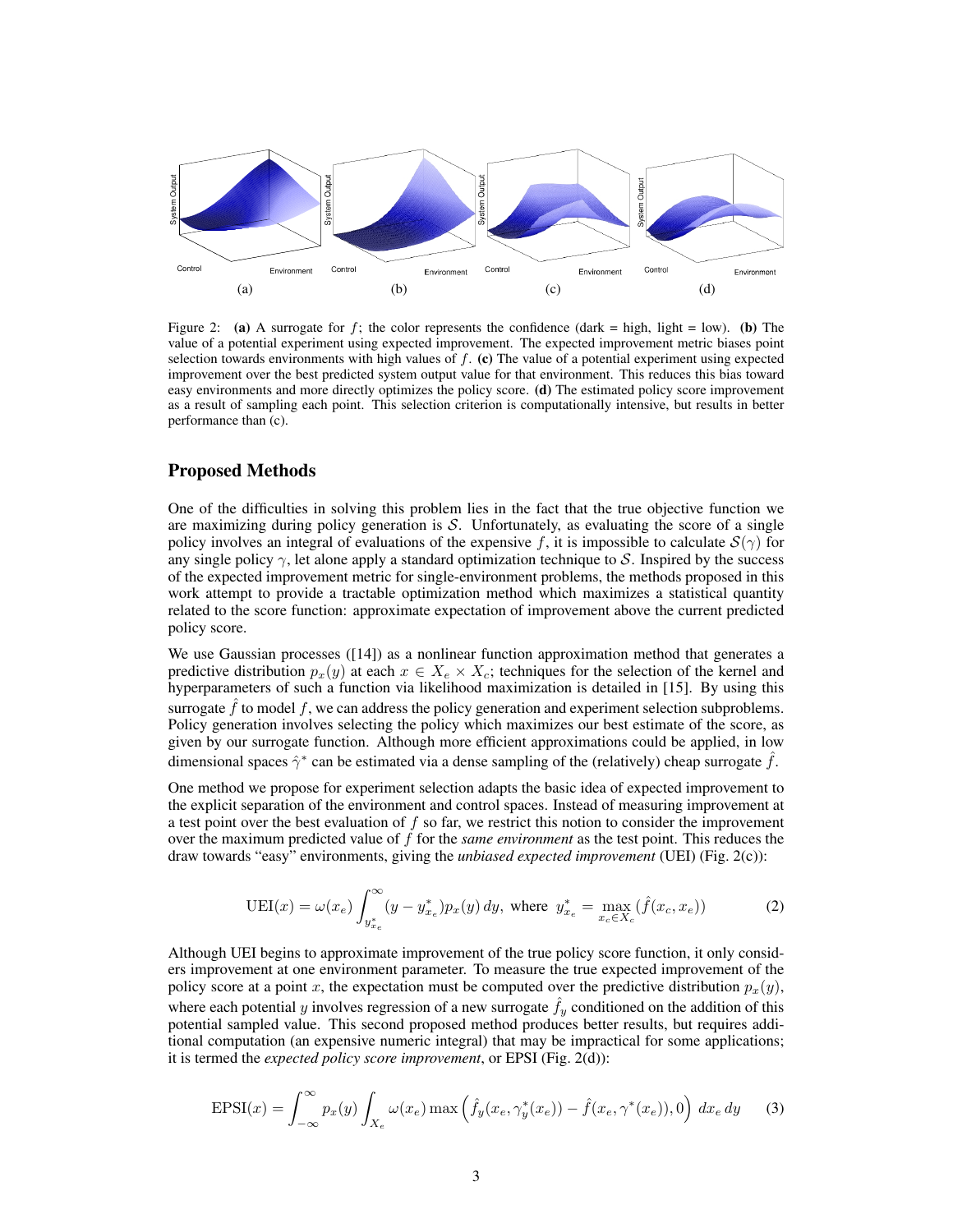

Figure 3: (a), (b): Comparison of algorithms on analytic test functions. Each line represents the mean of 20 trials, the shaded regions indicate  $\pm 1$  standard error, and the dotted black line represents the best possible policy for that function. (c): The physical experimental setup: system performance is a measure of locomotive energy efficiency for a physical snake robot climbing up an incline. Higher amplitudes work well for flat ground, but smaller amplitudes allow the robot to climb steeper inclines without slipping backwards. (d): Performance of policies generated from points selected randomly versus using EPSI for the physical experiment trial.

### Experimental Results and Concluding Remarks

To evaluate the performance of the two proposed algorithms we first used analytic test functions in leiu of a physical system, which allowed the completion of enough tests to enable one to draw reasonable conclusions. As standard search methods do not directly apply to this problem, for a baseline we compared both against the expected improvement global search algorithm EGO [11] applied directly to  $f$ , as well as random point selection. A summary of the results of these methods is shown in Fig. 3(a) and (b). Unsurprisingly, standard global optimization methods directly optimizing f initially have good performance, but the policy score tends to stagnate quickly. This is because these methods are optimizing f rather than  $S$  (Fig. 2(b)), and hence the resulting policy is very weak in "difficult" environments (ones with low values of  $f$ ). As expected, random point selection also performs suboptimally, showing that it is important to carefully select experiments.

Unbiased expected improvement and expected policy score improvement both perform a better global search; interestingly the latter outperforms the former only slightly, indicating that UEI provides a much simpler and quicker method which produces similarly high quality results. The final choice between these methods involves several factors, and is largely application dependent. We note that while not strictly algorithm parameters, implementation decisions can have significant effects on performance of these algorithms. Experiments comparing the effects of sampling density and numeric integral resolution were also run; these results can be found in [16].

Although a complete analysis could not be run on physical systems due to the expensive nature of evaluating f and the resulting inability to compute a true policy score, we set up a range of environmental conditions in a "test course", and then used the above algorithms to generate policies which were scored on this test course. These policies map environment parameters (slope) into a 2-D gait parameter control space (see [17]). Results of evaluation of the policies generated during testing are shown in Fig. 3(d). Again, expected policy score improvement caused superior policies to be generated; differences can be noted even after only 10 samples of the space (the first 5 of which are the randomly generated initial sampling).

Although demonstrated here on snake robots, this framework is applicable to a rich set of problems. Locomoting systems, industrial processes, and prescription drugs all operate in changing environmental conditions, are expensive to test, and could benefit from optimal adaptive control policies. We have described two potential approaches for this experiment selection, both inspired by the statistical notion of expected improvement. One approach provides a fast, efficient computation that performs reasonably well, while the other is more complex and computationally intensive, but produces better results overall. We have also proposed a simple method for policy generation, given the experiments chosen by such an algorithm. We have demonstrated the efficacy of these algorithms, and presented a summary of results on analytic test functions as well as on a physical snake robot system. As a follow on to the work presented here, we are interested in relaxing the assumption that any environment/control combination can be tested during training, as well as investigating optimality bounds and completeness proofs for these algorithms.